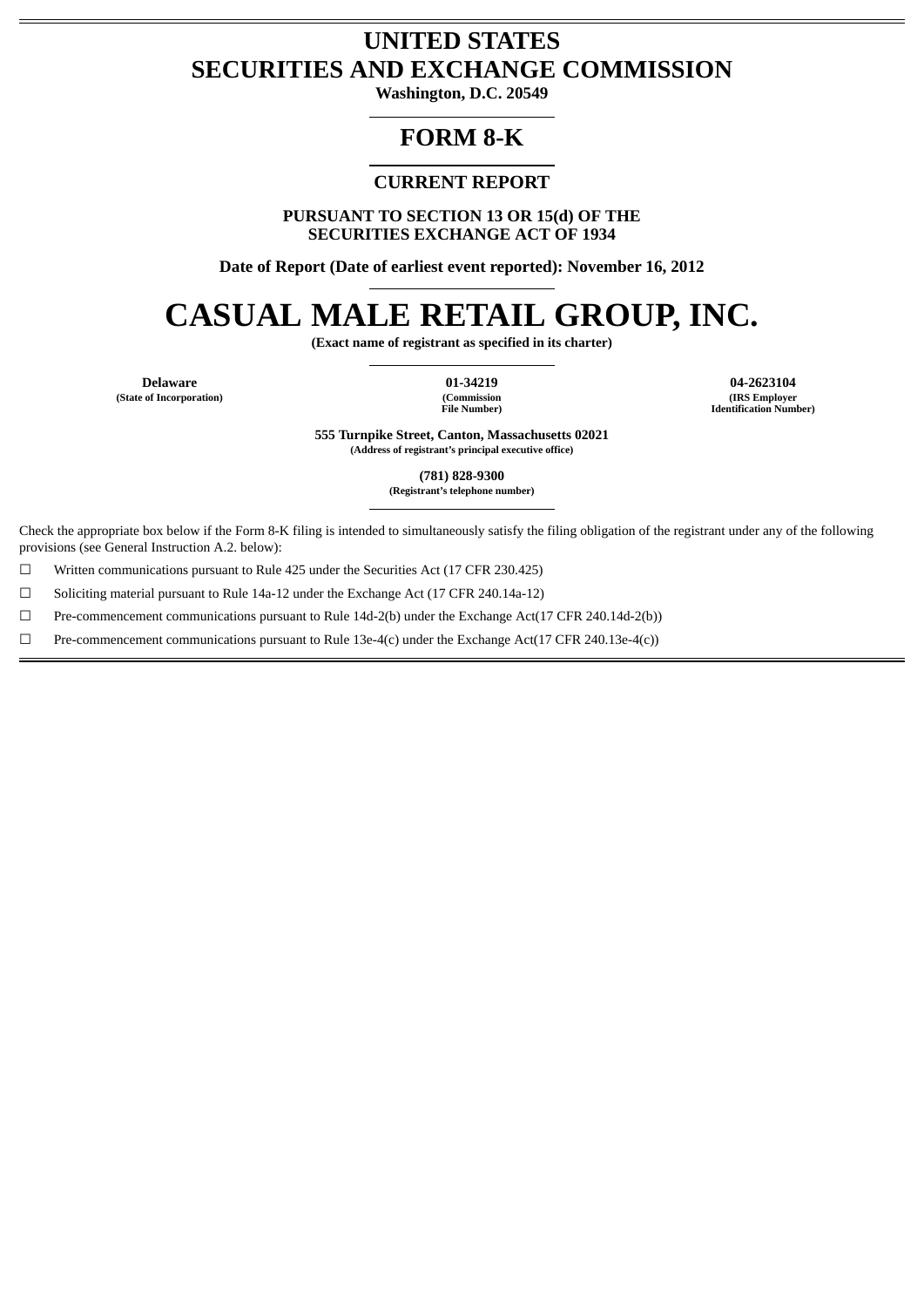#### **Item 2.02 Results of Operations and Financial Condition.**

On November 16, 2012, Casual Male Retail Group, Inc. (the "Company") issued a press release announcing the Company's operating results for the third quarter of fiscal 2012. The Company also provided revised guidance for fiscal 2012. A copy of this press release is attached hereto as Exhibit 99.1.

Description

#### **Item 9.01 Financial Statements and Exhibits.**

(d) Exhibits Exhibit<br>No. 99.1 Press release announcing operating results for the third quarter of fiscal 2012.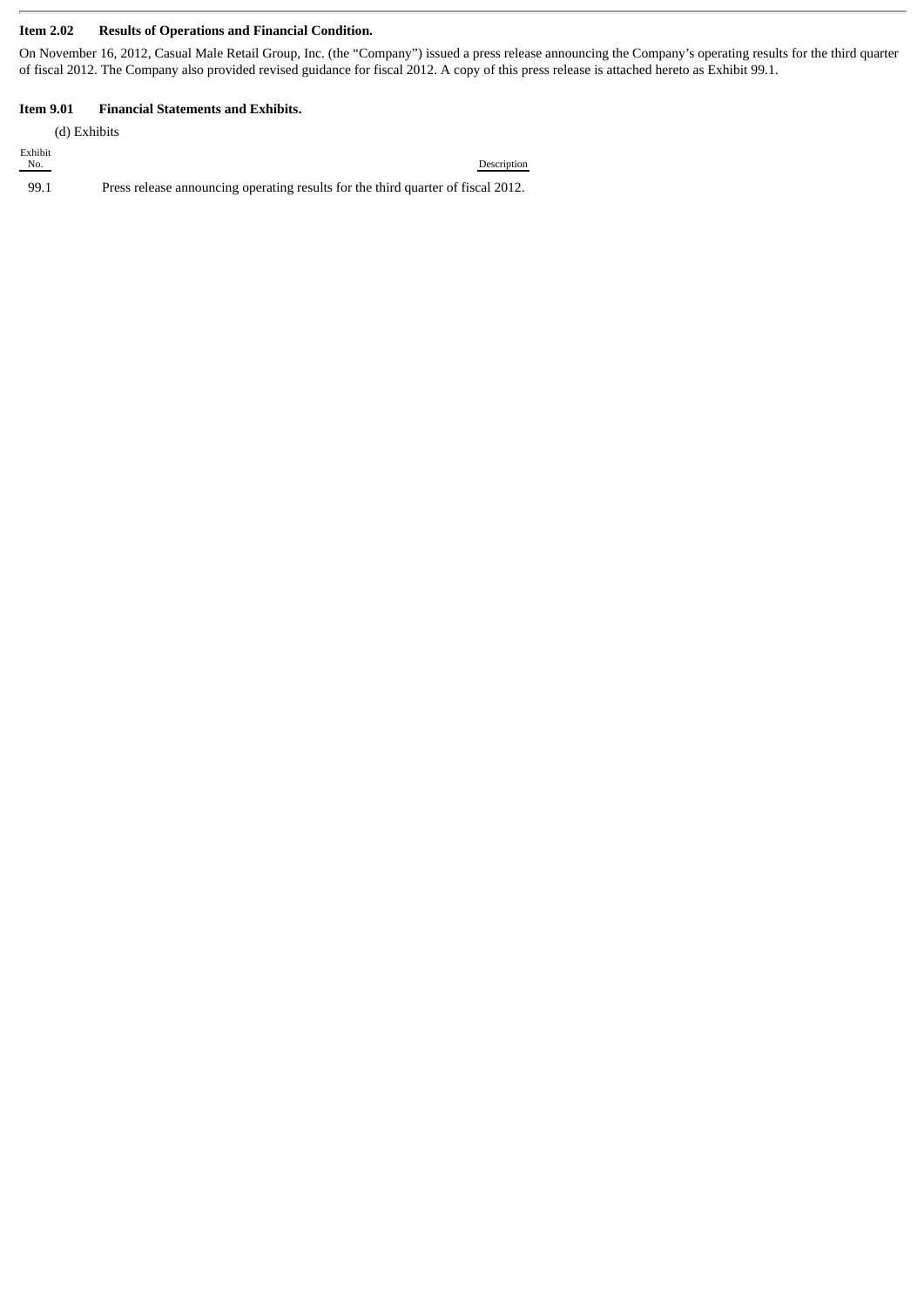#### SIGNATURES

Pursuant to the requirements of the Securities Exchange Act of 1934, the registrant has duly caused this report to be signed on its behalf by the undersigned, thereunto duly authorized.

### CASUAL MALE RETAIL GROUP, INC.

By: /s/ DENNIS R. HERNREICH

Name: Dennis R. Hernreich<br>Title: Executive Vice Presid Executive Vice President and Chief Financial Officer

Date: November 16, 2012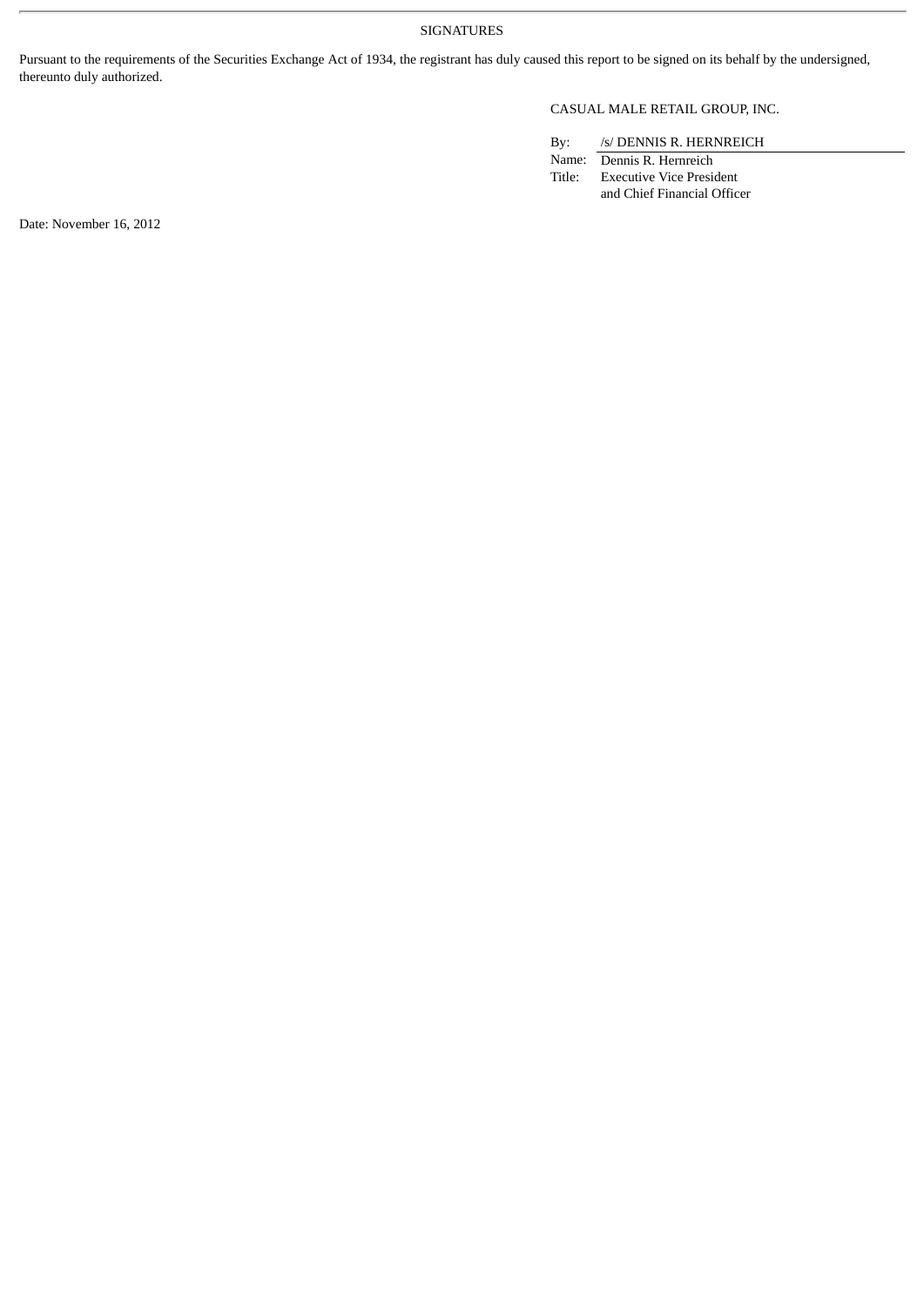

**CONTACT:** Jeff Unger Vice President Investor Relations (561) 482-9715

#### **Casual Male Retail Group, Inc. Reports Third-Quarter 2012 Financial Results**

*Delivers Strong Destination XL Retail Store and E-commerce Platform Growth Despite Market Weakness*

CANTON, Mass., November 16, 2012 — **Casual Male Retail Group, Inc.** (NASDAQ: CMRG), the largest multi-channel specialty retailer of big & tall men's apparel and accessories, today reported operating results for the third quarter of fiscal 2012.

#### **Highlights**

- Comparable third quarter sales increased 1.5% and total sales were \$88.7 million compared with \$89.0 million in the third quarter of fiscal 2011.
- Comparable third quarter sales for Destination XL (DXL®) were up 13.8%, while comparable third quarter sales for Casual Male XL stores were flat. In the quarter, the DXL stores represented approximately 14% of the Company's retail business.
- Net loss for the third quarter was \$1.6 million, or \$(0.03) per diluted share, flat with the prior year's third quarter.
- Incremental costs associated with the roll-out of the DXL stores were approximately \$3.0 million, or \$0.04 per diluted share after-tax, in the third quarter.
- Opened five Destination XL stores and closed 13 Casual Male XL stores and one Rochester Clothing store.

#### **Management Comments**

"While overall third quarter results did not meet our expectations, Destination XL retail stores and direct sales through DestinationXL.com performed well with excellent comps," said President and CEO David Levin. "Our lower year-over-year revenues and the resulting earnings decline were due to the mild fall weather that affected sales of seasonal apparel and lower sales from the direct channel as we transition our catalog customers to our e-commerce platform. On the positive side, our new DXL store comps were up 13.8% year over year with a flat comp for our Casual Male XL stores. Even though lower catalog sales resulted in a year-over-year decline for the direct channel, sales from our more profitable e-commerce business grew 11%. We believe that the increased focus on digital marketing will offset the top-line weakness in the long term and our direct operating margins will improve as a result of the reduced catalog circulation."

"The early success of Destination XL gives us confidence in our plan to accelerate the opening of 225 to 250 DXL stores in major metropolitan areas and to close all of our traditional Casual Male XL locations across the country by the end of 2015," said Levin. "We are currently testing a comprehensive marketing program in five target regions. The early feedback has been encouraging and we plan to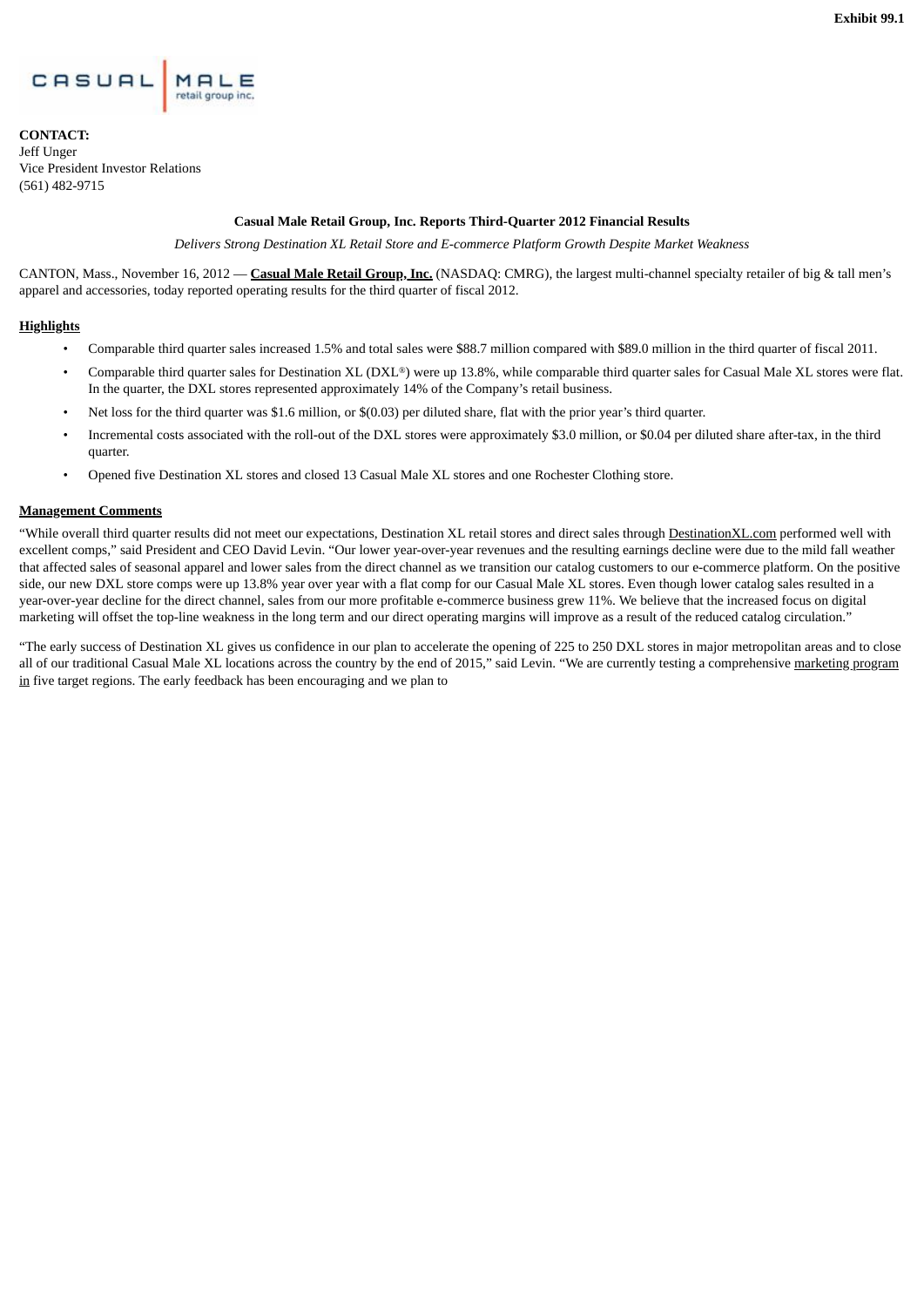launch a national campaign in the spring to generate more awareness of the DXL brand. As we execute the transition to DXL, we expect to grow our share of end-of-rack customers, increase overall dollars per transaction, expand our market share, and ultimately substantially grow sales and achieve double digit operating margins."

#### **Third-Quarter Fiscal 2012 Results**

#### *Sales*

For the third quarter of fiscal 2012, total sales were \$88.7 million compared with \$89.0 million in the third quarter of fiscal 2011. Comparable sales for the third quarter increased 1.5% compared with the same period of the prior year. On a comparable basis, sales from the retail business increased 2.5% while the U.S. direct business decreased 3.0%. The increase in the retail business of 2.5% was primarily driven by the new DXL stores. Comparable sales for DXL stores for the third quarter increased 13.8%, and represented 14% of the Company's retail business.

The 3.0% decrease in comparable direct sales during the third quarter was primarily related to a 33% decline from catalogs, which was partially offset by an 11% increase in e-commerce sales. Throughout fiscal 2012, there has been a shift in the direct business resulting from the Company's customers responding less to traditional catalogs. In response to this trend, the Company has intensified its digital marketing efforts which include emails, web searches, Internet banners, and affiliate sites. During the third quarter the Company reduced the number of catalogs distributed by 30% with 50% less impressions.

#### *Gross Profit Margin*

For the third quarter of fiscal 2012, gross margin, inclusive of occupancy costs, was 44.0% compared with gross margin of 45.0% for the third quarter of fiscal 2011. The decrease of 100 basis points was the result of lower merchandise margins and increased occupancy costs. On a dollar basis, occupancy costs for the third quarter of fiscal 2012 increased 3.2% over the prior year. This increase is partially due to the timing of the DXL store openings and the associated preopening occupancy costs incurred.

#### *Selling, General & Administrative*

SG&A expenses for the third quarter of fiscal 2012 were 42.5% of sales, flat compared with the third quarter of fiscal 2011. On a dollar basis, SG&A expenses decreased \$0.2 million, or 0.4%, for the third quarter of fiscal 2012, compared with the prior-year quarter.

#### *Depreciation and Amortization*

Depreciation and amortization for the third quarter of fiscal 2012 grew to \$3.8 million from \$3.0 million for the third quarter of fiscal 2011, primarily due to increased amortization of \$0.5 million related to the Company's Casual Male trademark, as a result of its becoming a definite-lived asset.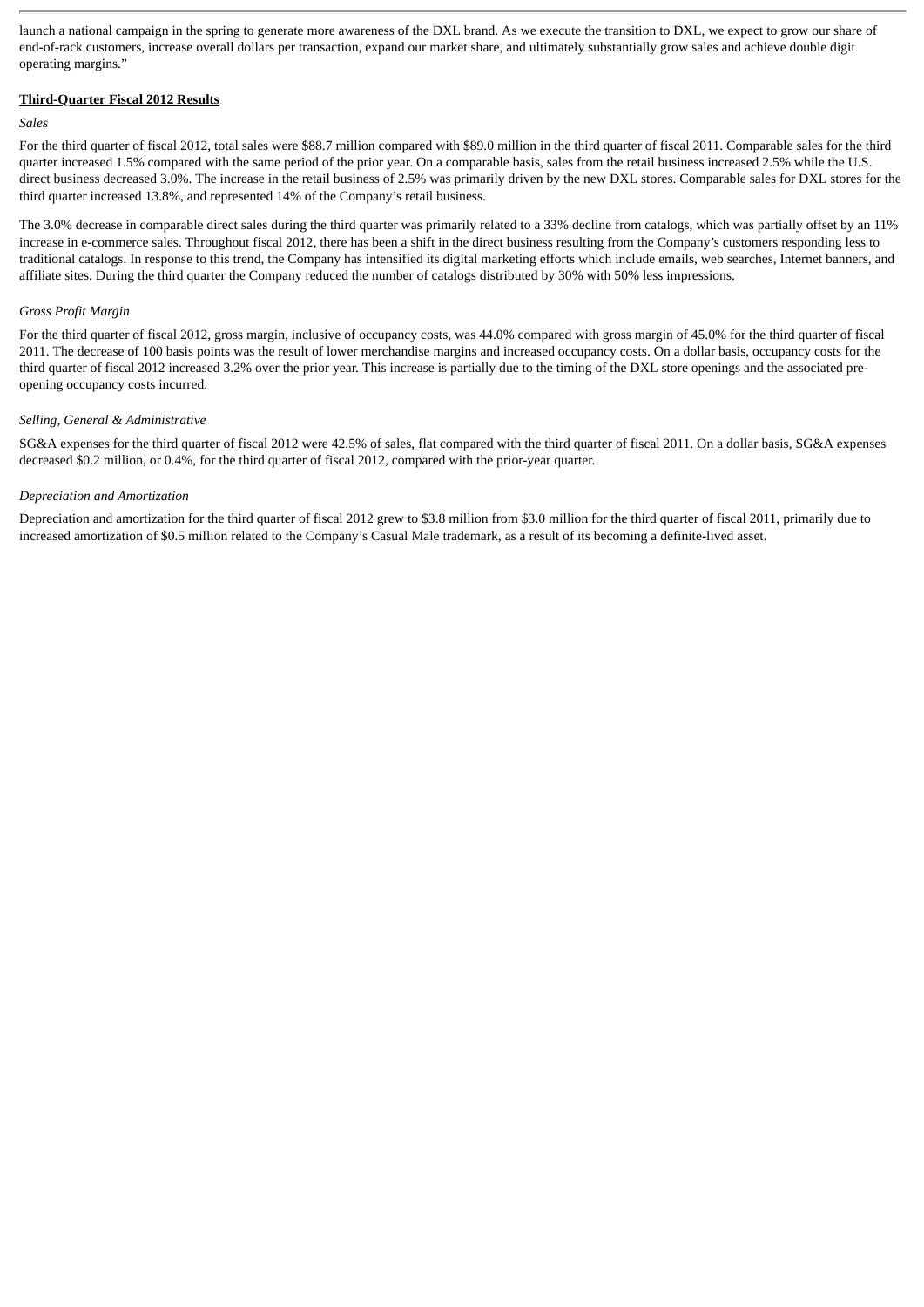#### *DXL Transition Costs*

The Company is incurring transition costs as it moves to its DXL format, which include pre-opening rent and payroll, store training, infrastructure costs and increased marketing. These costs are incremental to last year and are start-up costs associated with store openings that will not continue once a DXL store is open.

The Company's results for the third quarter and first nine months of fiscal 2012 include total incremental costs of \$3.0 million, or \$0.04 per diluted share aftertax, and \$6.6 million, or \$0.08 per diluted share after-tax, respectively. See "Non-GAAP Measures" below.

#### *Income Taxes*

As a result of its valuation allowance being substantially reversed in the fourth quarter of fiscal 2011, the Company has returned to a normal tax provision for fiscal 2012. Accordingly, for the first nine months of fiscal 2012, the effective tax rate was 40.5% compared with 8.8% for the first nine months of fiscal 2011. The effective tax rate for the first nine months of fiscal 2011 was reduced from the statutory rate due to the utilization of fully reserved NOL carryforwards.

#### *Income (Loss) from Continuing Operations*

The loss from continuing operations for the third quarter of fiscal 2012 was \$1.6 million, or \$(0.03) per diluted share, compared with a loss from continuing operations of \$1.0 million, or \$(0.02) per diluted share, for the third quarter of fiscal 2011.

Income from continuing operations for the first nine months of fiscal 2012 was \$3.8 million, or \$0.08 per diluted share, compared with income from continuing operations of \$10.7 million, or \$0.22 per diluted share, for the first nine months of fiscal 2011. Assuming a normal tax rate of 40.0% for fiscal 2011, adjusted income from continuing operations for the first nine months of fiscal 2011 was \$7.1 million, or \$0.14 per diluted share. See below for a reconciliation of adjusted income from continuing operations, a non-GAAP measure.

#### *Net (Loss) Income*

The net loss for the third quarter of fiscal 2012 of \$1.6 million, or \$(0.03) per diluted share, was flat compared with the third quarter of fiscal 2011. The results for the third quarter of fiscal 2012 include costs of \$3.0 million, or \$0.04 per diluted share, related to the DXL store growth initiative.

Net income for the first nine months of fiscal 2012 was \$1.9 million, or \$0.04 per diluted share, compared with \$9.2 million, or \$0.19 per diluted share, for the first nine months of fiscal 2011. Assuming a normal tax rate of 40.0% for fiscal 2011, adjusted net income for the first nine months of fiscal 2011 was \$5.5 million, or \$0.11 per diluted share. The lower earnings, on a comparable non-GAAP tax basis, of \$0.07 per diluted share is primarily due to flat sales and approximately \$6.6 million, or \$0.08 per diluted share, in higher costs to support the DXL roll-out. See below for a reconciliation of adjusted net income, a non-GAAP measure.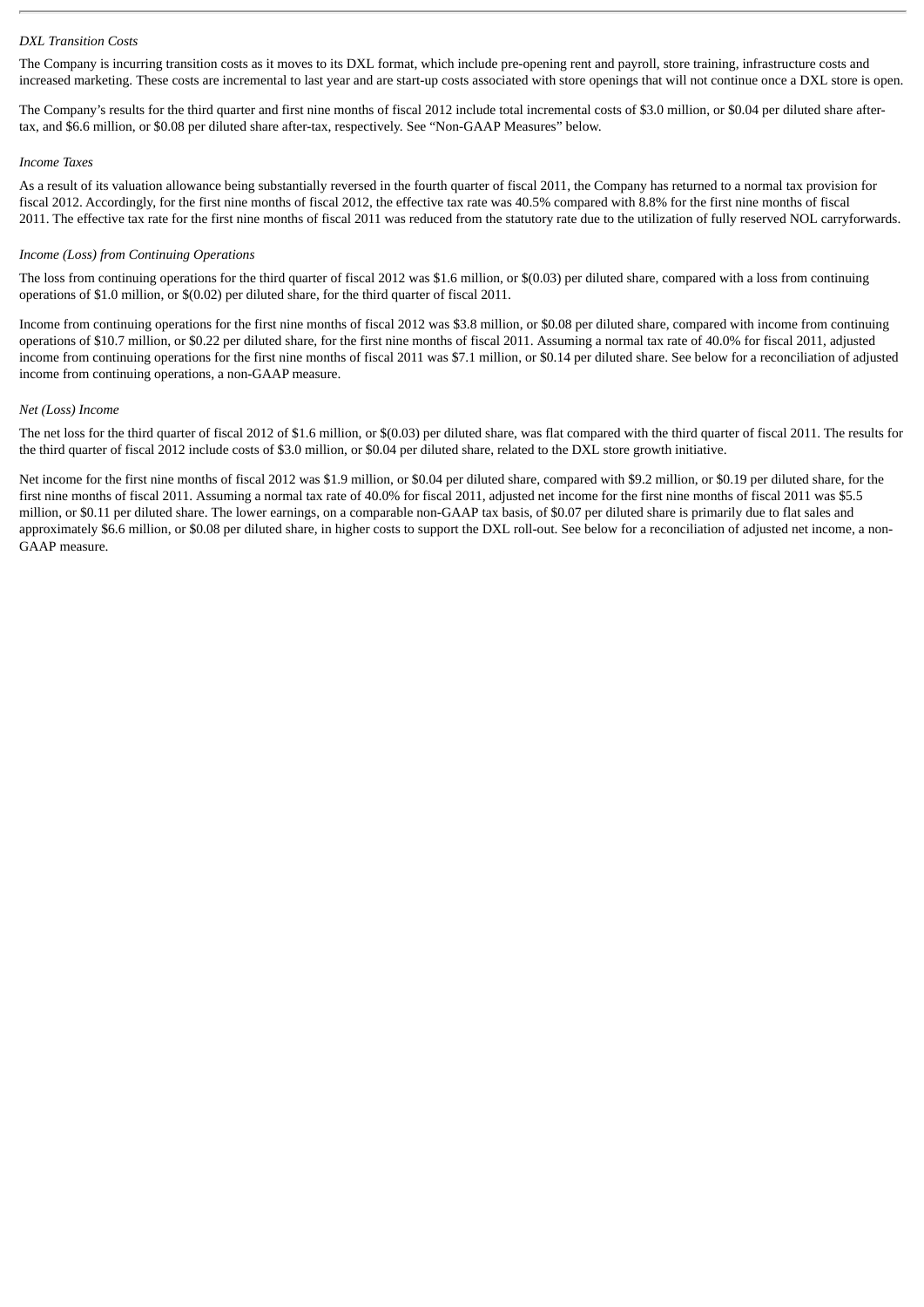#### *Cash Flow*

Cash flow from operations was \$8.4 million for the first nine months of fiscal 2012 compared with \$11.7 million for the first nine months of fiscal 2011. Free cash flow from operations (as defined below under "Non-GAAP Measures") decreased by \$13.6 million to \$(12.9) million from \$0.7 million for the first nine months of fiscal 2011, largely due to the seasonal increase in inventory, an increase in capital expenditures associated with the new DXL store openings, higher occupancy and SG&A expenses also associated with the DXL roll-out, and a prepayment penalty related to the closure of the European direct business included in discontinued operations.

#### *Balance Sheet & Liquidity*

At October 27, 2012, the Company had cash and cash equivalents of \$5.2 million, outstanding borrowings of \$7.6 million, and \$64.4 million available under its credit facility.

Inventory was \$116.1 million compared with \$104.2 million at the end of fiscal 2011 and \$114.9 million at the end of the third quarter of fiscal 2011. Because of the upcoming "Holiday" selling season, inventory levels are typically higher when compared with year-end balances.

The increase in inventory year-over-year is primarily the result of cost increases and shifting of product mix. On a unit basis, inventory decreased 9.2% compared to the third quarter of fiscal 2011. Unit inventories in branded product have increased by approximately 35% over the prior year to support the DXL store product assortments, which has a greater brand assortment than the Casual Male XL stores.

#### **Retail Store Information**

As disclosed in the second quarter of fiscal 2012 news release, the Company is in the process of significantly transforming its business as it accelerates the DXL store openings and the closure of Casual Male XL stores. The DXL stores outperform the Casual Male XL stores and, as the chain is converted, the Company believes that the sales growth will improve. However, during the transition, the Company is experiencing some sales erosion among its Casual Male XL stores located near its DXL stores. Sales from DXL stores represented 14% of the Company's retail sales for the third quarter and 11% of retail sales for the first nine months of fiscal 2012. By the conclusion of fiscal 2012, the Company expects that the penetration of DXL stores will approach approximately 25% of retail sales.

|                             |                       | Year End 2011     |                       | First Nine Months 2012 |                       | Year End 2012E    |
|-----------------------------|-----------------------|-------------------|-----------------------|------------------------|-----------------------|-------------------|
|                             | # of<br><b>Stores</b> | Sq Ft.<br>(000's) | # of<br><b>Stores</b> | Sq Ft.<br>(000's)      | # of<br><b>Stores</b> | Sq Ft.<br>(000's) |
| <b>Casual Male XL</b>       | 420                   | 1,496             | 386                   | 1,355                  | 353                   | 1,247             |
| Destination XL <sup>*</sup> | 16                    | 159               | 34                    | 347                    | 48                    | 476               |
| <b>Rochester Clothing</b>   | 14                    | 122               | 12                    | 108                    | 12                    | 108               |
| <b>Total</b>                | 450                   | 1,777             | 432                   | 1,810                  | 413                   | 1,831             |

\* Subsequent to the end of the third quarter, the Company has opened five more DXL stores, bringing the total to 39 stores.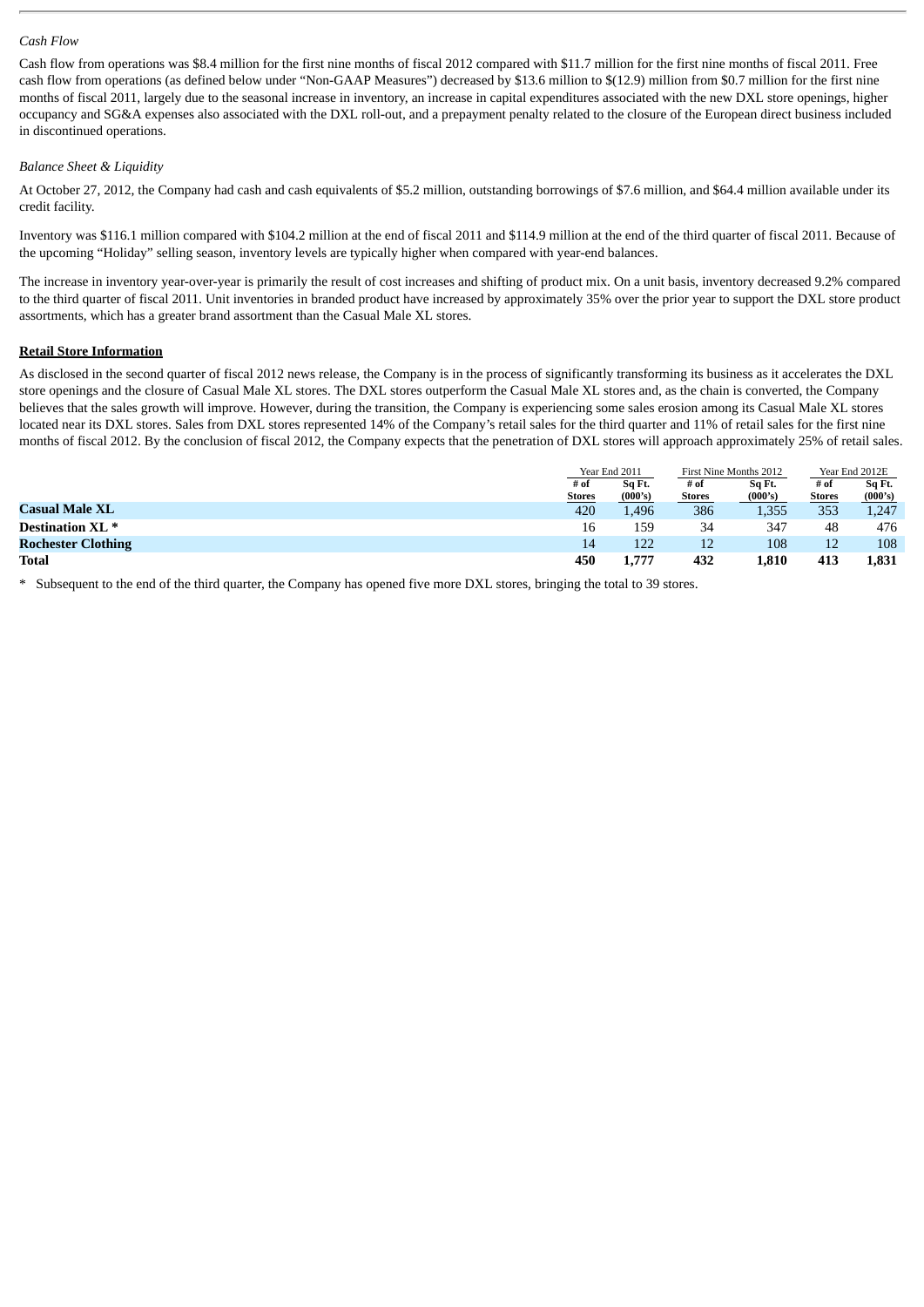#### **Fiscal 2012 Outlook**

As a result of the lower-than-expected third-quarter results and the negative impact of Hurricane Sandy on the Company's Northeast business, guidance has been revised for the fiscal year ending February 2, 2013 as follows:

- Comparable sales increase of 1.5% to 2.0% and total sales of \$400.0 million to \$402.0 million.
- Gross profit margin is expected to improve by 10 to 40 basis points from 2011 to a range of 46.4% to 46.7%.
- SG&A costs are expected to increase by \$3.0 million to \$4.0 million to a range of \$155 million to \$156 million, primarily due to the additional store payroll and advertising costs associated with the planned DXL store openings and expected bonus accruals. Included in this increase is approximately \$2.5 million for the additional 53rd week in fiscal 2012. As a percentage of sales, SG&A expenses are expected to increase over last year by 30 to 50 basis points to between 38.7% and 38.9%.
- Tax provision to return to a normal tax rate of approximately 40.5%. The Company has \$66.7 million of federal net operating loss carryforwards and \$37.7 million of state net operating loss carryforwards that are available to offset future taxable income.
- Diluted earnings per share of \$0.17-\$0.20, from previous guidance of \$0.22-\$0.25.
- Free cash flow of approximately \$3.0 million, which is based on operating cash flow of approximately \$38.0 million and capital expenditures of approximately \$35.0 million.
- Cash balance at end of fiscal 2012 will be approximately \$13.0 million, with no borrowings outstanding under the Company's credit facility.

#### **Conference Call**

The Company will hold a conference call to review its financial results and business highlights today, Friday, November 16, 2012 at 9:00 a.m. ET. Those who wish to listen to the live webcast should visit the "Investors" section of the Company's website. The live call also can be accessed by dialing: (888) 455-2296. For interested parties unable to participate live, an archived version of the webcast may be accessed by visiting the "Events" section of the Company's website for up to one year.

During the conference call, the Company may discuss and answer questions concerning business and financial developments and trends. The Company's responses to questions, as well as other matters discussed during the conference call, may contain or constitute information that has not been disclosed previously.

#### **Non-GAAP Measures**

In addition to financial measures prepared in accordance with generally accepted accounting principles (GAAP), the above discussion refers to non-GAAP adjusted income from continuing operations per diluted share and adjusted diluted earnings per share ("non-GAAP" or "adjusted"). These measures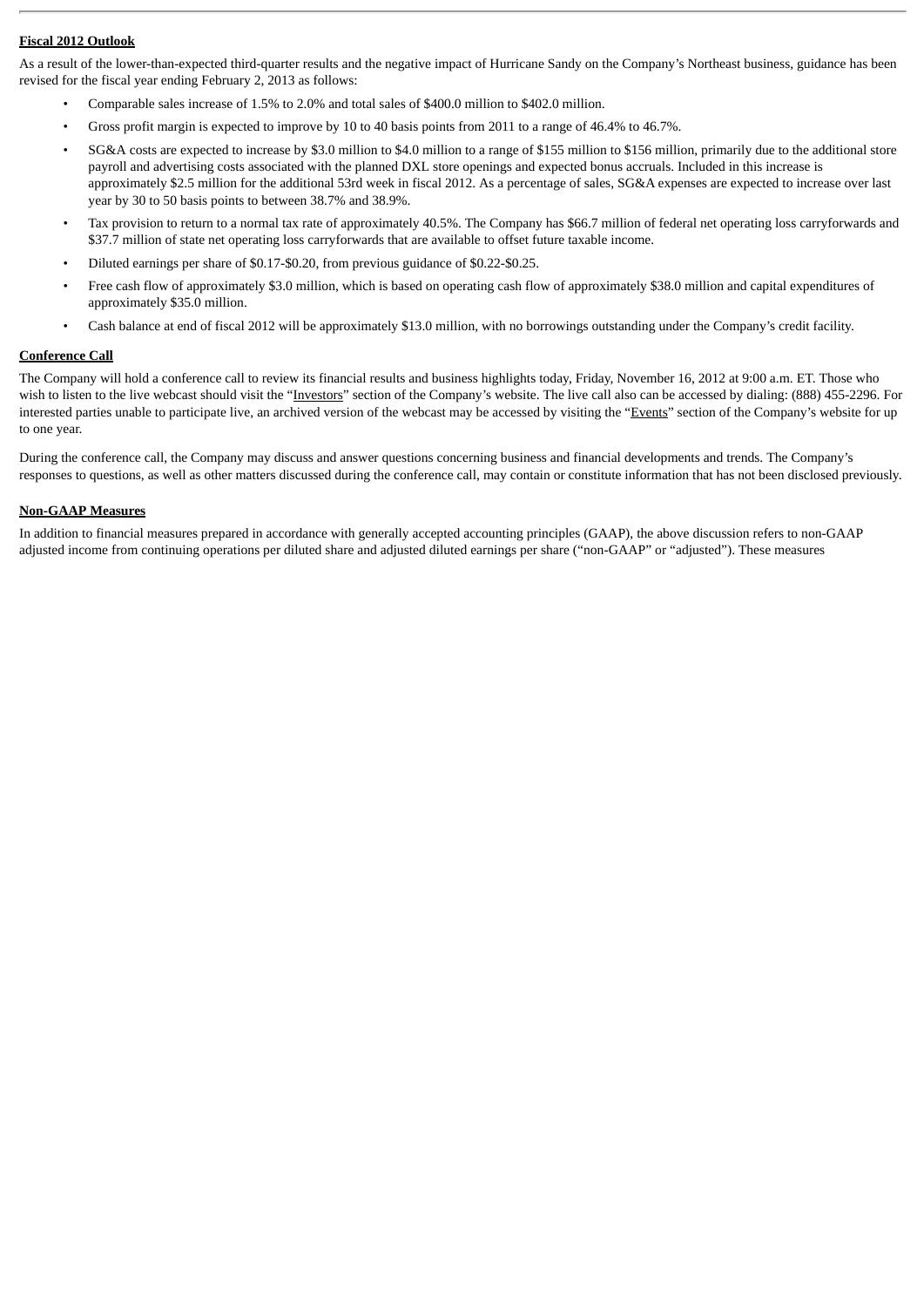should not be considered superior to or as a substitute for income from continuing operations per diluted share and diluted earnings per share derived in accordance with GAAP. The Company believes that these non-GAAP measures are useful as an additional means for investors to evaluate the Company's operating results, when reviewed in conjunction with the Company's GAAP financial statements. The Company believes the inclusion of these non-GAAP measures enhances an investor's understanding of the underlying trends in the Company's business and provide for better comparability between different periods in different years.

The above discussion refers to free cash flow, which also is a non-GAAP measure. The presentation of non-GAAP free cash flow is not a measure determined by GAAP and should not be considered superior to or as a substitute for net income or cash flows from operating activities or any other measure of performance derived in accordance with GAAP. In addition, all companies do not calculate non-GAAP financial measures in the same manner and, accordingly, "free cash flows" presented in this release may not be comparable to similar measures used by other companies. The Company calculates free cash flows as cash flow from operating activities less capital expenditures and less discretionary store asset acquisitions, if applicable.

The above discussion also includes the earnings per share impact of incremental costs that have been incurred in connection with the Company's DXL growth initiative of \$3.0 million, or \$0.04 per diluted share, and \$6.6 million, or \$0.08 per diluted share, for the third quarter and first nine months of fiscal 2012, respectively. The \$0.04 per diluted share was calculated, using the third quarter effective tax rate of 40.1%, by taking the net of \$3.0 million less \$1.2 million of tax divided by outstanding diluted shares of 48.1 million. The \$0.08 per diluted share was calculated, using the first nine months' effective tax rate of 40.5%, by taking the net of \$6.6 million less \$2.7 million of tax divided by outstanding diluted shares of 48.3 million.

Below are tables showing the reconciliation of all GAAP measures to non-GAAP measures.

#### **About Casual Male Retail Group, Inc.**

Casual Male Retail Group, Inc. is the largest multi-channel specialty retailer of big & tall men's apparel with operations throughout the United States, Canada and Europe. The retailer operates under six brands: Destination XL®, Casual Male XL, Rochester Clothing, B&T Factory Direct, ShoesXL and LivingXL. Several catalogs and e-commerce sites, including www.destinationxl.com, make up the Company's direct-to-consumer business. With more than 2,000 private label and name-brand styles to choose from, customers are provided with a unique blend of wardrobe solutions not available at traditional retailers. The Company is headquartered in Canton, Massachusetts. For more information, please visit the Company's investor relations website: http://investor.casualmale.com.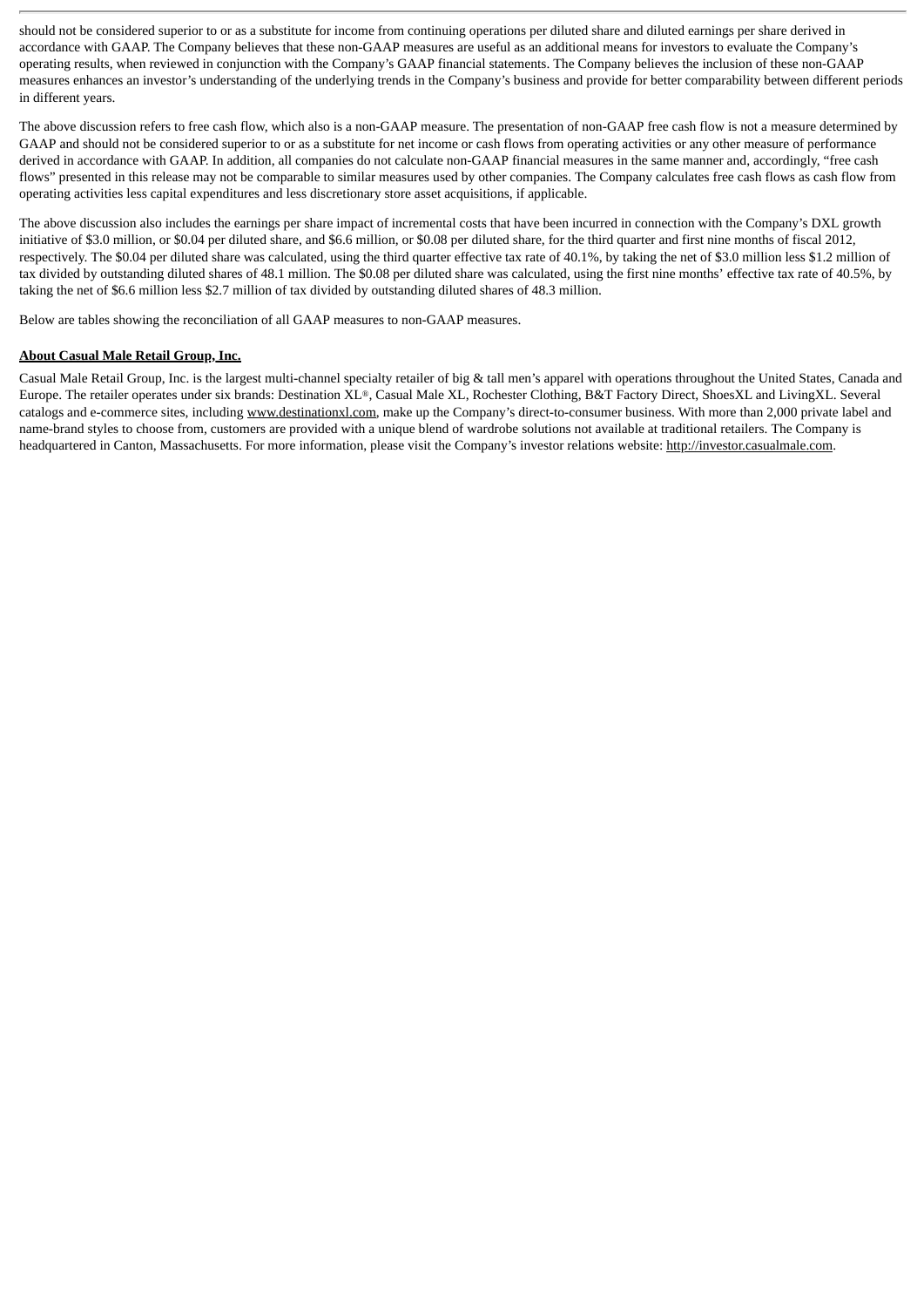#### **Forward-Looking Statements**

*Certain information contained in this press release, including cash flows, operating margins, store counts, revenue and earnings expectations for fiscal 2012, constitute forward-looking statements under the federal securities laws. The discussion of forward-looking information requires management of the Company to make certain estimates and assumptions regarding the Company's strategic direction and the effect of such plans on the Company's financial results. The Company's actual results and the implementation of its plans and operations may differ materially from forward-looking statements made by the Company. The Company encourages readers of forward-looking information concerning the Company to refer to its prior filings with the Securities and Exchange Commission, including without limitation, its Annual Report on Form 10-K filed on March 16, 2012, that set forth certain risks and uncertainties that may have an impact on future results and direction of the Company.*

*Forward-looking statements contained in this press release speak only as of the date of this release. Subsequent events or circumstances occurring after such date may render these statements incomplete or out of date. The Company undertakes no obligation and expressly disclaims any duty to update such statements.*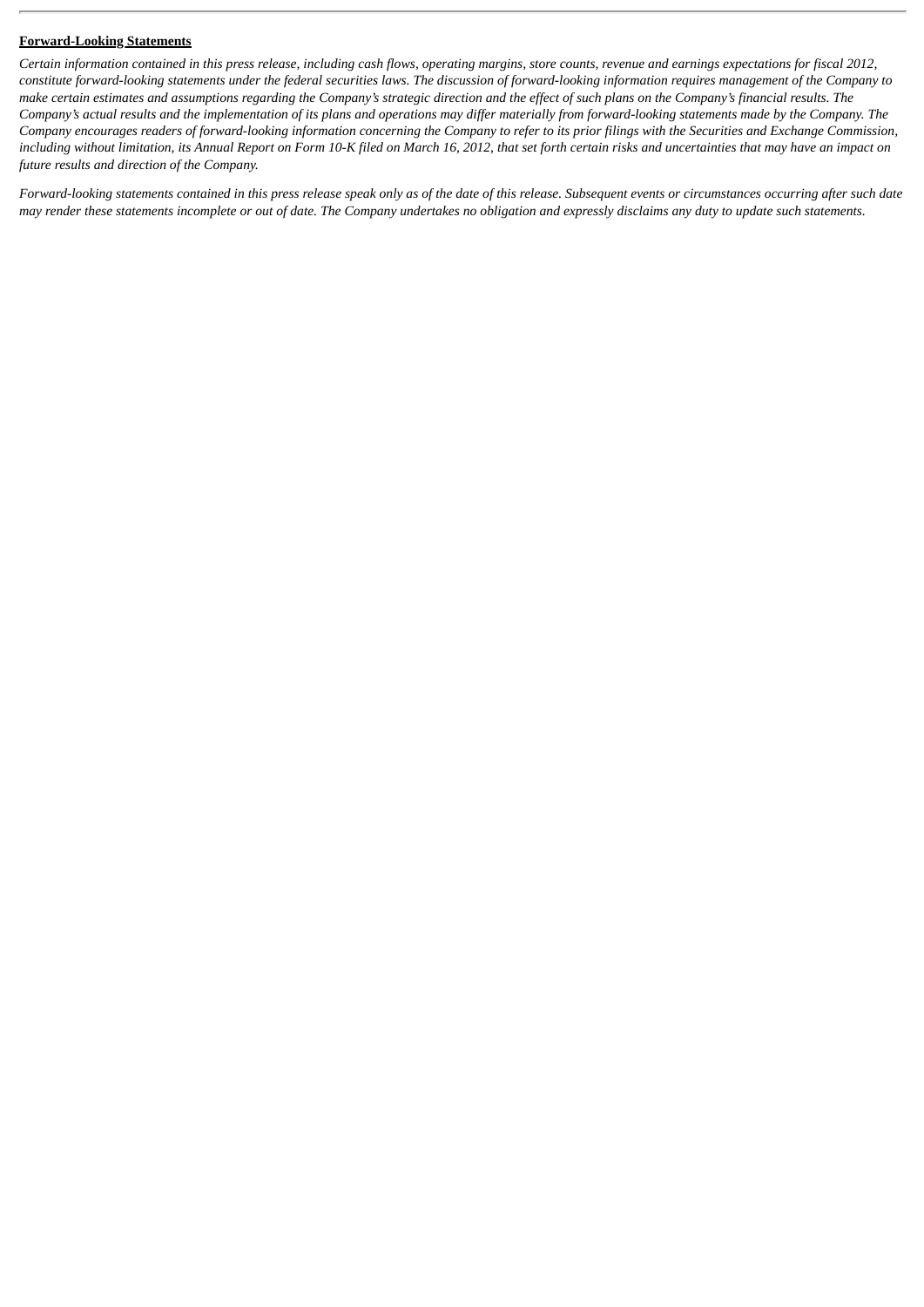## **CASUAL MALE RETAIL GROUP, INC. GAAP TO NON-GAAP EPS RECONCILIATION**

|                                                                           | For the nine months ended |                         |                         |         |  |
|---------------------------------------------------------------------------|---------------------------|-------------------------|-------------------------|---------|--|
|                                                                           |                           | <b>October 27, 2012</b> | <b>October 29, 2011</b> |         |  |
| Income from continuing operations, GAAP basis                             |                           | 3,840                   |                         | 10,726  |  |
| Add back: actual tax provision recorded at 8.8%                           |                           |                         |                         | 1,034   |  |
| Deduct: estimated income tax provision, assuming an effective rate of 40% |                           |                         |                         | (4,704) |  |
| Adjusted income from continuing operations, non-GAAP                      |                           | 3,840                   |                         | 7,056   |  |
| <b>Less loss from discontinued operations</b>                             |                           | (1,933)                 |                         | (1,555) |  |
| <b>Adjusted net income, non-GAAP</b>                                      |                           | 1,907                   |                         | 5,501   |  |
| Income from continuing operations, GAAP                                   |                           | 0.08                    |                         | 0.22    |  |
| Adjusted income from continuing operations, non-GAAP                      |                           | 0.08                    |                         | 0.14    |  |
| Less loss from discontinued operations                                    |                           | (0.04)                  |                         | (0.03)  |  |
| Adjusted net income, non-GAAP                                             |                           | 0.04                    |                         | 0.11    |  |
| Weighted average number of common shares outstanding on a diluted basis   |                           | 48,336                  |                         | 48,120  |  |

## **CASUAL MALE RETAIL GROUP, INC. GAAP TO NON-GAAP FREE CASH FLOW RECONCILIATION**

| (in millions)                                     | For the nine months ended<br><b>October 29, 2011</b><br><b>October 27, 2012</b> |  |        | Projected<br>Fiscal 2012 |        |  |
|---------------------------------------------------|---------------------------------------------------------------------------------|--|--------|--------------------------|--------|--|
| <b>Cash flow from operating activities (GAAP)</b> | 8.4                                                                             |  | 11.7   |                          | 38.0   |  |
| Less: Capital expenditures                        | (21.3)                                                                          |  | (11.0) |                          | (35.0) |  |
| Less: Store acquisitions, if applicable           |                                                                                 |  |        |                          |        |  |
| <b>Free Cash Flow (non-GAAP)</b>                  | (12.9)                                                                          |  | 0.7    |                          | 3.0    |  |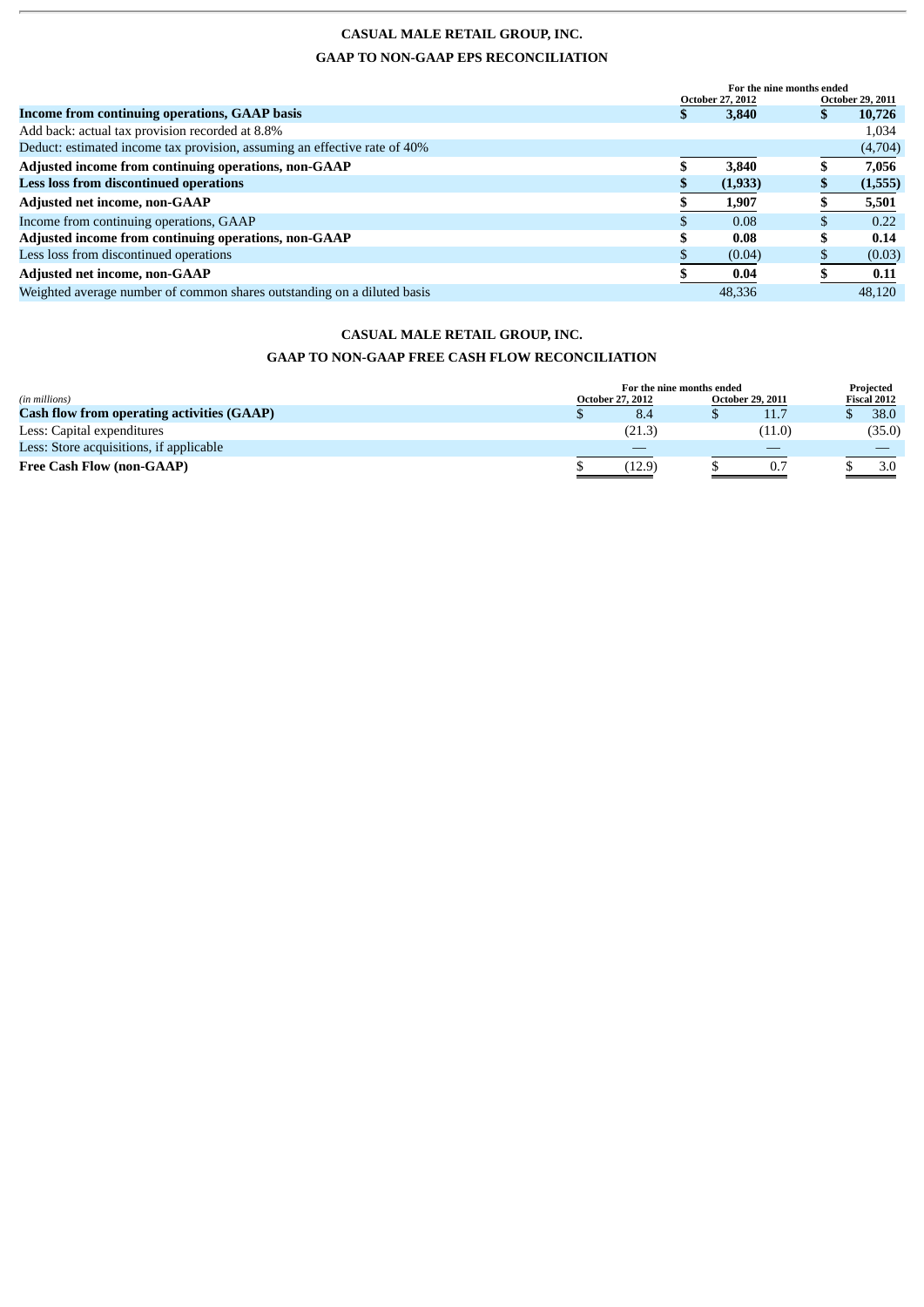#### CASUAL MALE RETAIL GROUP, INC. CONSOLIDATED STATEMENTS OF OPERATIONS *(In thousands, except per share data)*

|                                                                                | For the three months ended |    |                  |              | For the nine months ended |    |                  |  |
|--------------------------------------------------------------------------------|----------------------------|----|------------------|--------------|---------------------------|----|------------------|--|
|                                                                                | October 27, 2012           |    | October 29, 2011 |              | October 27, 2012          |    | October 29, 2011 |  |
| <b>Sales</b>                                                                   | \$<br>88,739               | \$ | 88,991           | \$           | 284,782                   | \$ | 284,793          |  |
| Cost of goods sold including occupancy                                         | 49,732                     |    | 48,971           |              | 153,535                   |    | 151,322          |  |
| Gross profit                                                                   | 39,007                     |    | 40,020           |              | 131,247                   |    | 133,471          |  |
| Expenses:                                                                      |                            |    |                  |              |                           |    |                  |  |
| Selling, general and administrative                                            | 37,689                     |    | 37,838           |              | 113,074                   |    | 112,047          |  |
| Depreciation and amortization                                                  | 3,844                      |    | 2,968            |              | 11,278                    |    | 9,028            |  |
| Total expenses                                                                 | 41,533                     |    | 40,806           |              | 124,352                   |    | 121,075          |  |
| Operating income (loss)                                                        | (2,526)                    |    | (786)            |              | 6,895                     |    | 12,396           |  |
| Other expense, net                                                             |                            |    | (252)            |              |                           |    | (252)            |  |
| Interest expense, net                                                          | (151)                      |    | (136)            |              | (438)                     |    | (384)            |  |
| Income (loss) from continuing operations before provision (benefit) for income |                            |    |                  |              |                           |    |                  |  |
| taxes                                                                          | (2,677)                    |    | (1, 174)         |              | 6,457                     |    | 11,760           |  |
| Provision (benefit) for income taxes                                           | (1,073)                    |    | (175)            |              | 2,617                     |    | 1,034            |  |
| Income (loss) from continuing operations                                       | (1,604)                    |    | (999)            |              | 3,840                     |    | 10,726           |  |
| Income (loss) from discontinued operations, net of tax                         |                            |    | (597)            |              | (1,933)                   |    | (1, 555)         |  |
| Net income (loss)                                                              | (1,600)                    | S. | (1,596)          | \$           | 1,907                     | \$ | 9,171            |  |
| Net income (loss) per share - basic and diluted                                |                            |    |                  |              |                           |    |                  |  |
| Income (loss) from continuing operations                                       | \$<br>(0.03)               | \$ | (0.02)           | $\mathbb{S}$ | 0.08                      | \$ | 0.22             |  |
| Income (loss) from discontinued operations                                     | \$                         | \$ | (0.01)           | \$           | (0.04)                    | \$ | (0.03)           |  |
| Net income (loss)                                                              | \$<br>(0.03)               | \$ | (0.03)           | \$           | 0.04                      | \$ | 0.19             |  |
| Weighted-average number of common shares outstanding:                          |                            |    |                  |              |                           |    |                  |  |
| <b>Basic</b>                                                                   | 48,053                     |    | 47,533           |              | 47,887                    |    | 47,385           |  |
| Diluted                                                                        | 48,053                     |    | 47,533           |              | 48,336                    |    | 48,120           |  |